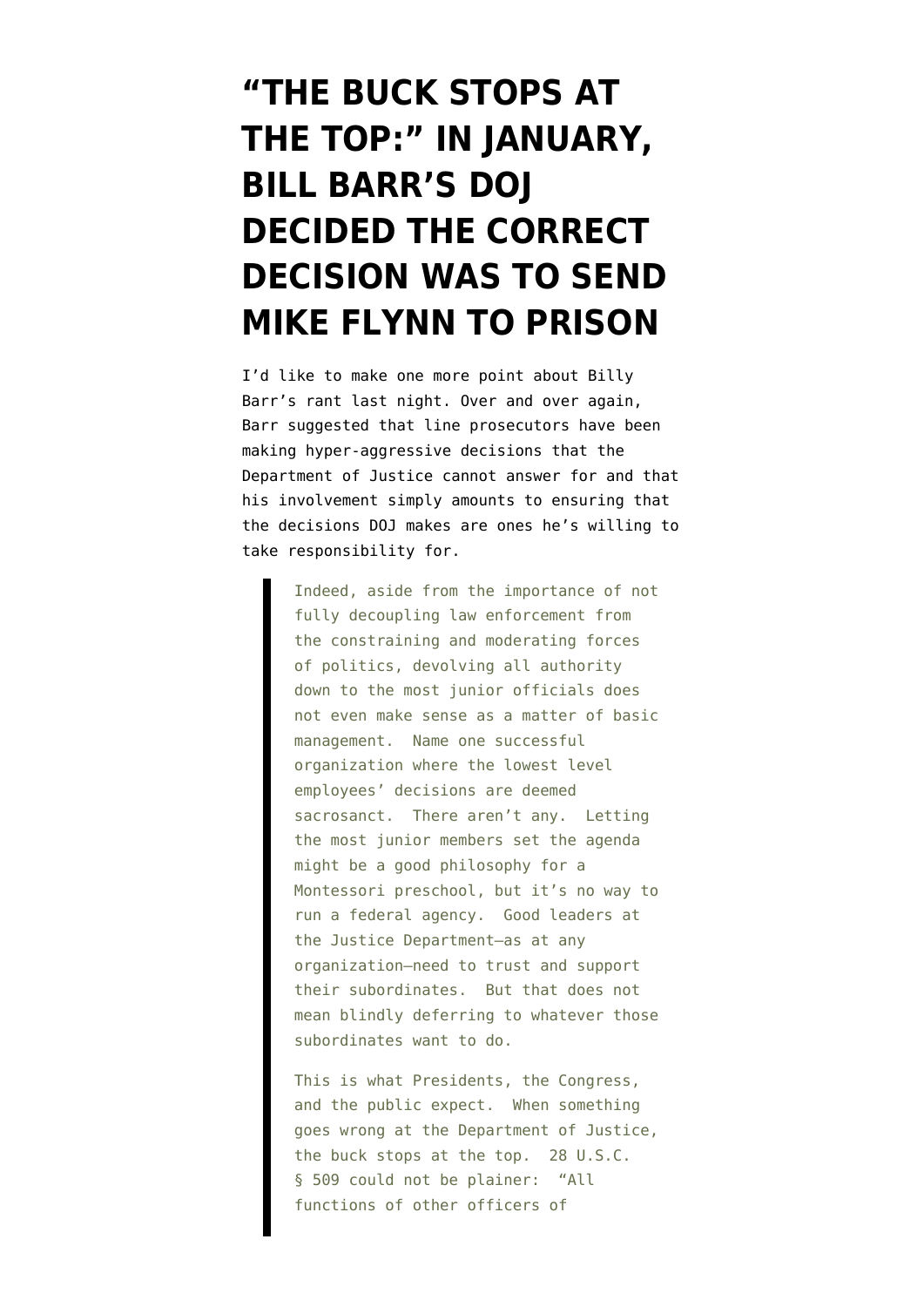the Department of Justice and all functions of agencies and employees of the Department of Justice are vested in the Attorney General."

And because I am ultimately accountable for every decision the Department makes, I have an obligation to ensure we make the correct ones. The Attorney General, the Assistant Attorneys General, and the U.S. Attorneys are not figureheads selected for their good looks and profound eloquence.

They are supervisors. Their job is to supervise. Anything less is an abdication.

To the extent Barr is talking about the Mueller investigation, every single prosecutorial decision was reviewed by Acting Attorney General Rod Rosenstein. For those decisions, then, Barr's not actually talking about decisions made by line prosecutors. He's talking about decisions overseen by someone vested, like him, with all the authority of DOJ.

For precisely the reason Barr lays out — that DOJ must be able to answer for things DOJ does it's highly unusual for DOJ to flip-flop on prosecutorial decisions that past Attorneys General have approved.

But with one action in the Mike Flynn prosecution — possibly one he thought of when he invoked probation sentences in one of his last paragraphs — Barr's interventions into the cases of Donald Trump's flunkies is far worse than that.

> In short, it is important for prosecutors at the Department of Justice to understand that their mission — above all others — is to do justice. That means following the letter of the law, and the spirit of fairness. Sometimes that will mean investing months or years in an investigation and then concluding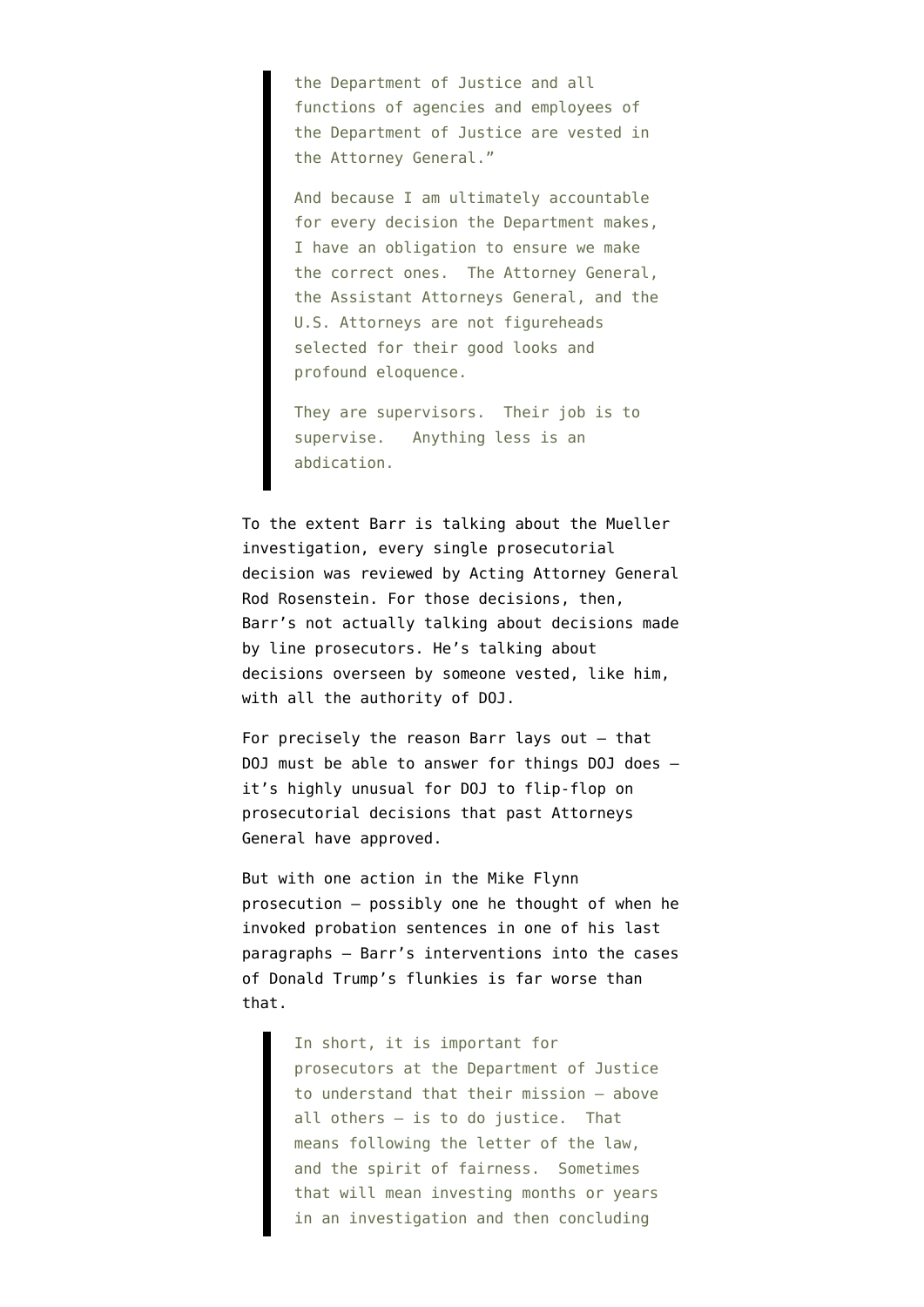it without criminal charges. Other times it will mean aggressively prosecuting a person through trial and then recommending a lenient sentence, perhaps even one with no incarceration.

In moving to dismiss Flynn's prosecution, Barr was overriding a decision he himself had approved of. In January, DOJ [called](https://www.courtlistener.com/recap/gov.uscourts.dcd.191592/gov.uscourts.dcd.191592.150.0_1.pdf) for prison time for Flynn, citing the materiality of his lies and his abuse of trust.

> The defendant's offense is serious, his characteristics and history present aggravating circumstances, and a sentence reflecting those factors is necessary to deter future criminal conduct. Similarly situated defendants have received terms of imprisonment.

> Public office is a public trust. The defendant made multiple, material and false statements and omissions, to several DOJ entities, while serving as the President's National Security Advisor and a senior member of the Presidential Transition Team. As the government represented to the Court at the initial sentencing hearing, the defendant's offense was serious. See Gov't Sent'g Mem. at 2; 12/18/2018 Hearing Tr. at 32 (the Court explaining that "[t]his crime is very serious").

The integrity of our criminal justice depends on witnesses telling the truth. That is precisely why providing false statements to the government is a crime. As the Supreme Court has noted:

> In this constitutional process of securing a witness' testimony, perjury simply has no place whatsoever. Perjured testimony is an obvious and flagrant affront to the basic concepts of judicial proceedings. Effective restraints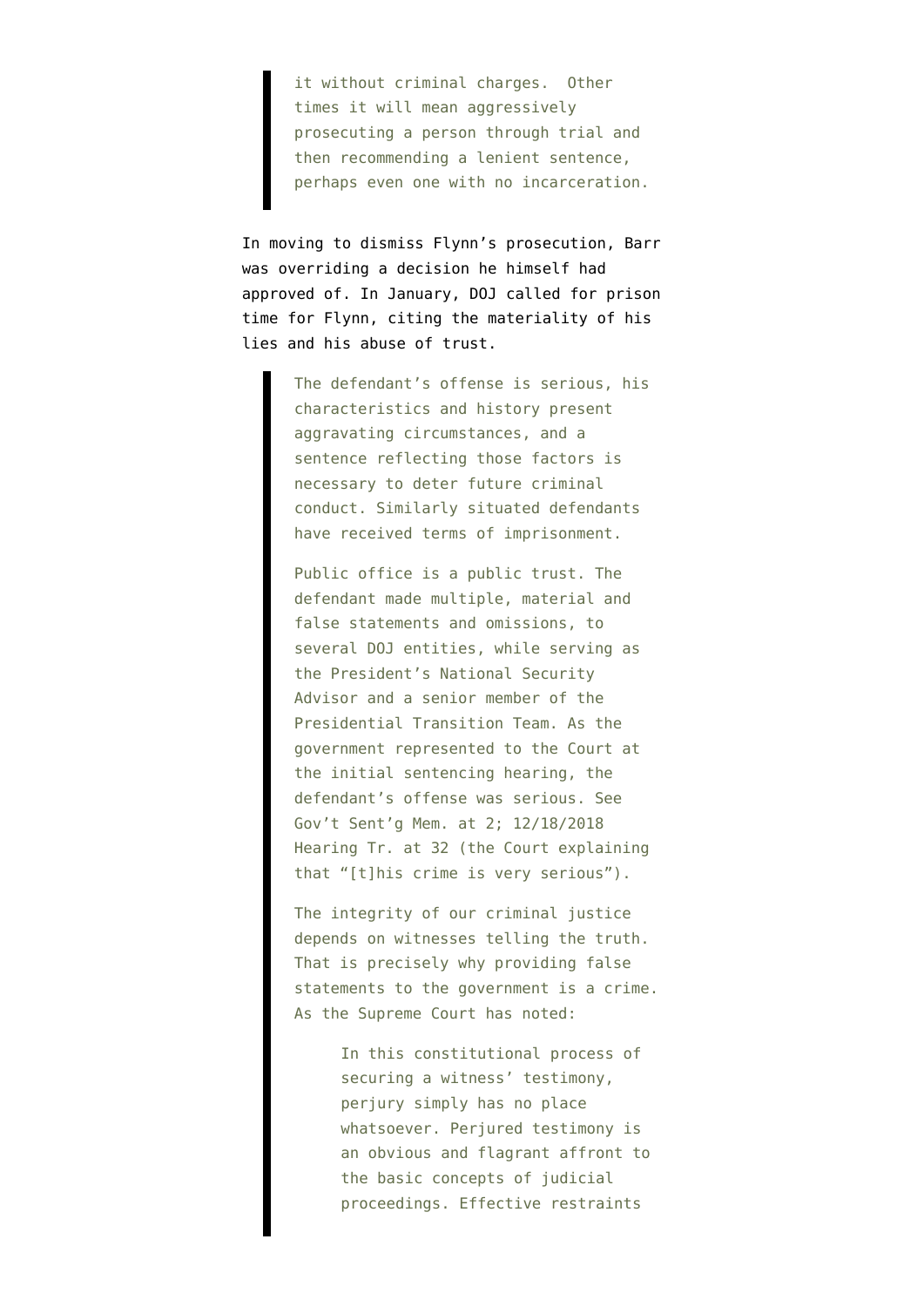against this type of egregious offense are therefore imperative. The power of subpoena, broad as it is, and the power of contempt for refusing to answer, drastic as that is — and even the solemnity of the oath — cannot insure truthful answers. Hence, Congress has made the giving of false answers a criminal act punishable by severe penalties; in no other way can criminal conduct be flushed into the open where the law can deal with it.

United States v. Mandujano, 425 U.S. 564, 576 (1975); see also Nix v. Whiteside, 457 U.S. 157, 185 (1986) ("[t]his Court long ago noted: 'All perjured relevant testimony is at war with justice, since it may produce a judgment not resting on truth.'") (quoting In re Michael, 326 U.S. 224, 227 (1945)). All persons carry that solemn obligation to tell the truth, especially to the FBI.

The defendant's repeated failure to fulfill his obligation to tell the truth merits a sentence within the applicable Guidelines range. As the Court has already found, his false statements to the FBI were material, regardless of the FBI's knowledge of the substance of any of his conversations with the Russian Ambassador. See Mem. Opinion at 51-52. The topic of sanctions went to the heart of the FBI's counterintelligence investigation. Any effort to undermine those sanctions could have been evidence of links or coordination between the Trump Campaign and Russia. For similar reasons, the defendant's false statements in his FARA filings were serious. His false statements and omissions deprived the public and the Trump Administration of the opportunity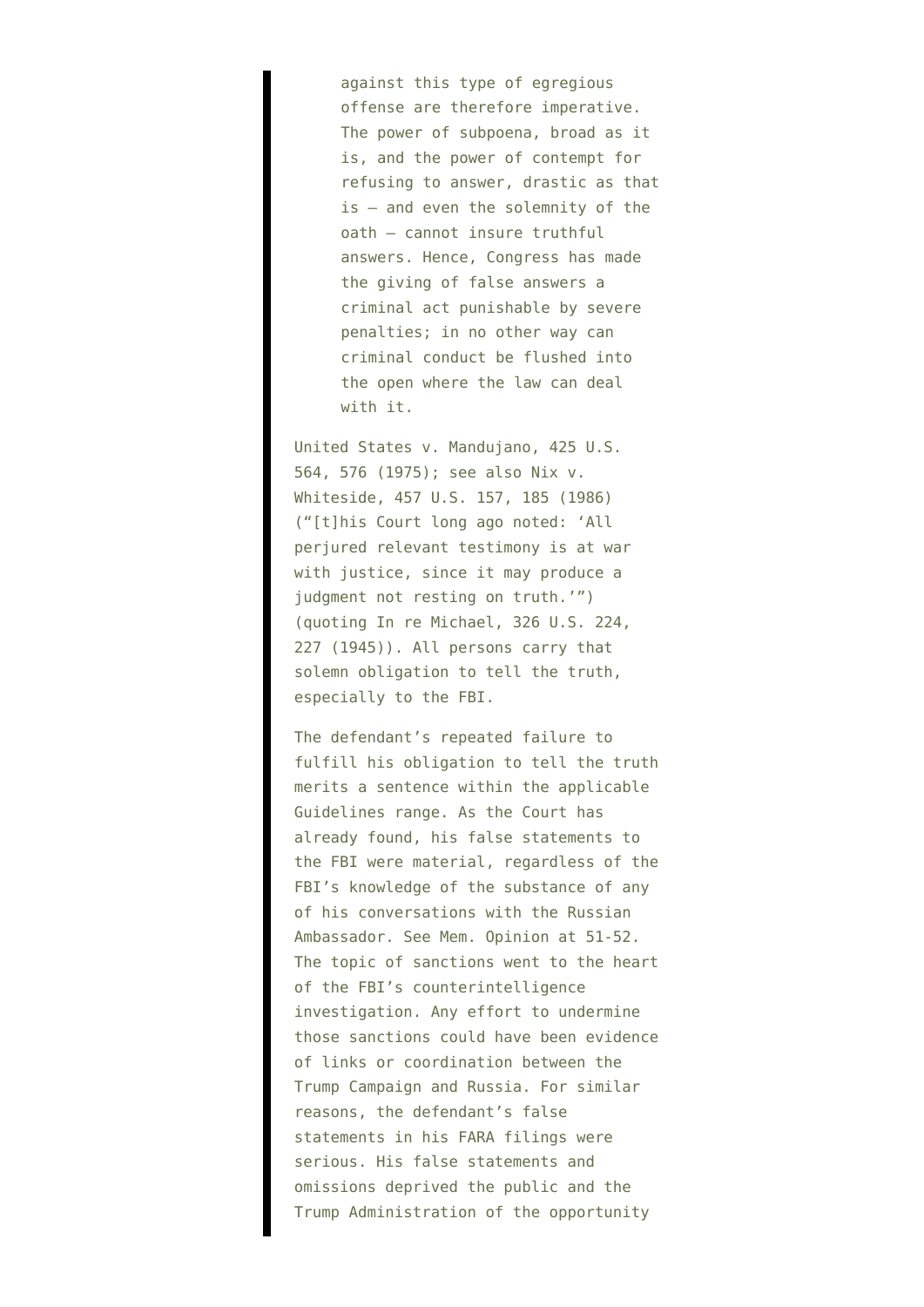to learn about the Government of Turkey's covert efforts to influence policy and opinion, including its efforts to remove a person legally residing in the United States.

The defendant's conduct was more than just a series of lies; it was an abuse of trust. During the defendant's pattern of criminal conduct, he was the National Security Advisor to the President of the United States, the former Director of the Defense Intelligence Agency, and a retired U.S. Army Lieutenant General. He held a security clearance with access to the government's most sensitive information. The only reason the Russian Ambassador contacted the defendant about the sanctions is because the defendant was the incoming National Security Advisor, and thus would soon wield influence and control over the United States' foreign policy. That is the same reason the defendant's fledgling company was paid over \$500,000 to work on issues for Turkey. The defendant monetized his power and influence over our government, and lied to mask it. When the FBI and DOJ needed information that only the defendant could provide, because of that power and influence, he denied them that information. And so an official tasked with protecting our national security, instead compromised it.

This was no decision made by rogue line prosecutors, Brandon Van Grack and Jocelyn Ballantine. In December, Jessie Liu [signed](https://www.courtlistener.com/recap/gov.uscourts.dcd.191592/gov.uscourts.dcd.191592.148.0_2.pdf) a request for an extension so that the "multiple individuals and entities" that had to approve the new sentencing recommendation could do so.

> There are multiple individuals and entities who must review and approve the government's submission, including any changes from the government's prior sentencing memorandum and its specific